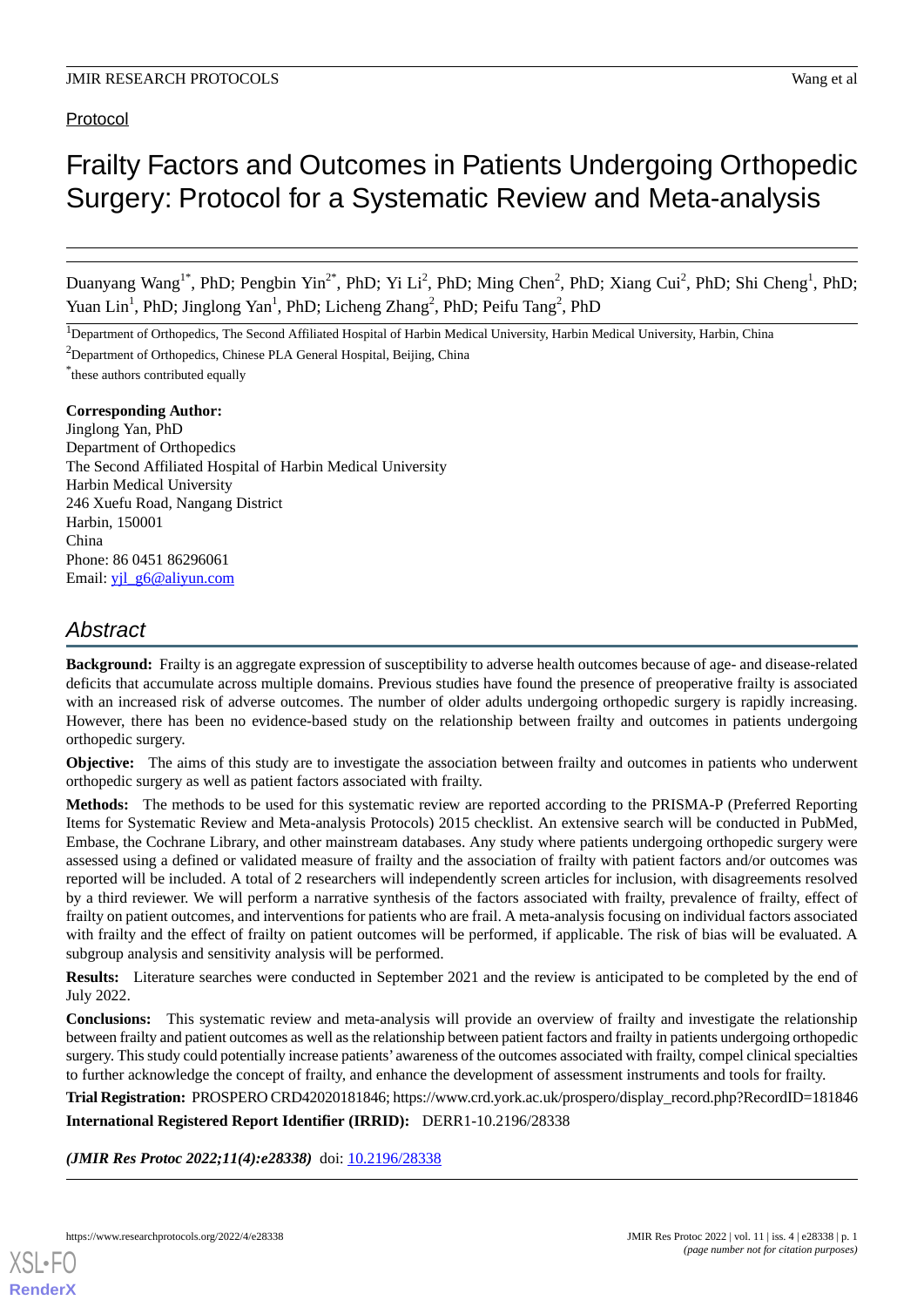## **KEYWORDS**

frailty; orthopedic surgery; systemic review; meta-analysis; older adults; elderly; surgery; orthopedics

# *Introduction*

Frailty is characterized by a decline in function across multiple physiological systems, accompanied by an increased vulnerability to stressors  $[1-3]$  $[1-3]$  $[1-3]$ . It occurs in adults at any age but is more prevalent in older adults. Furthermore, 2 studies have separately shown that the weighted average estimate of frailty is 9.9% and 11%, and that frailty is more prevalent among women than men [[4,](#page-4-1)[5](#page-4-2)]. However, for individuals ages 85 years and older, the prevalence of frailty is 39.1% for men and 45.1% for women [\[6](#page-4-3)]. Due to the aging population, the prevalence of frailty is increasing and the condition is gaining global attention [[5\]](#page-4-2).

Evidence-based studies have confirmed the association between frailty and increased mortality, hospitalization, falls, and admission to long-term care among the general population [[7\]](#page-4-4). Moreover, robust meta-analyses have concluded that patients with frailty who undergo surgery such as vascular [\[8,](#page-4-5)[9](#page-4-6)], cardiac  $[10,11]$  $[10,11]$  $[10,11]$  $[10,11]$ , and general surgery  $[12,13]$  $[12,13]$  $[12,13]$  are at a higher risk of shortand medium-term mortality and postoperative complications. Therefore, numerous clinical specialties have taken the concept of frailty into consideration. Assessment instruments and tools, such as the Frailty Index [\[14](#page-4-11)], have been developed and modified to be specific to the condition and to various specialties.

Frailty is always associated with sarcopenia. Sarcopenia, which can be assessed by cross-sectional imaging, is defined as a progressive and generalized skeletal muscle disorder and is also associated with increased adverse outcomes [[15\]](#page-4-12). More and more studies about older adults are focusing on sarcopenia. Additionally, sarcopenia has been used as a proxy measure of frailty [[16\]](#page-4-13).

Patients undergoing orthopedic surgery represent a distinct population in terms of demographic parameters, comorbidities, and other factors. Although orthopedic surgeons are treating an aging population, there remains a lack of vigilance in identifying patients who are frail. Also, to the best of our knowledge, there is no robust evidence-based study on the relationship between frailty and outcomes in patients undergoing orthopedic surgery [[4\]](#page-4-1). Therefore, this systematic review and meta-analysis aims to investigate the association between frailty and patient outcomes and to recognize factors associated with frailty in patients undergoing orthopedic surgery.

# *Methods*

[XSL](http://www.w3.org/Style/XSL)•FO **[RenderX](http://www.renderx.com/)**

#### **Protocol Registration**

The methods of this systematic review are reported according to the PRISMA-P (Preferred Reporting Items for Systematic Review and Meta-analysis Protocols) 2015 checklist [\[17](#page-4-14),[18\]](#page-4-15). The review protocol was registered with PROSPERO (the International Prospective Register of Systematic Reviews; CRD42020181846). Any amendments to this protocol will be updated on PROSPERO and documented accordingly.

#### **Participants**

This systematic review will include studies reporting on patients with symptomatic or suprathreshold (for treatment) orthopedic pathologies. Patients undergoing orthopedic procedures will be included for meta-analysis, if applicable. Orthopedic pathologies will include, but are not limited to, arthritis, bone fractures, intervertebral disc herniation, and sports injuries. Orthopedic procedures will include, but are not limited to, arthroplasty, amputation, internal fixation, spinal canal decompression, and spinal fusion. Included patients should have their frailty status measured using a defined or previously validated measure of frailty. Those whose frailty was only measured after intervention or who were defined as prefrail will be excluded.

#### **Exposure**

Studies where frailty was measured by research-based assessment tools will comprise the "exposure group."

#### **Controls**

Studies where nonfrailty was measured by research-based assessment tools will be used as controls.

#### **Outcome Measures**

This study will include 2 main outcome measures in accordance with our aims. The first is factors (such as demographic and social factors, clinical factors, lifestyle factors, and biological factors) associated with frailty in patients undergoing orthopedic surgery. The second is outcomes which include short- and long-term mortality, postoperative complications, and readmission.

#### **Search Strategy**

The search strategies have been devised by the senior authors and accurately and repeatedly modified according to the analysis of the results after several tentative literature retrievals. A total of 2 independent reviewers will tentatively retrieve the studies in PubMed (MEDLINE) to ensure accurate retrieval. If their results are the same, an extensive search will be conducted in PubMed, Embase, the Cochrane Library, CINAHL, PsyclNFO, Scopus, and Web of Science. The literature search results will be saved and managed using EndNote X9 (Clarivate PLC). Detailed search strategies will be included in the first table of the paper reporting the study's results.

#### **Inclusion Criteria**

Studies will be included according to the following criteria:

- 1. Involving patients undergoing orthopedic surgery who were assessed using a defined or previously validated measure of frailty.
- 2. Reporting on the association of frailty with patient factors and/or outcomes.
- 3. Reporting on comparisons between frail and nonfrail patients undergoing orthopedic surgery as a separate subgroup.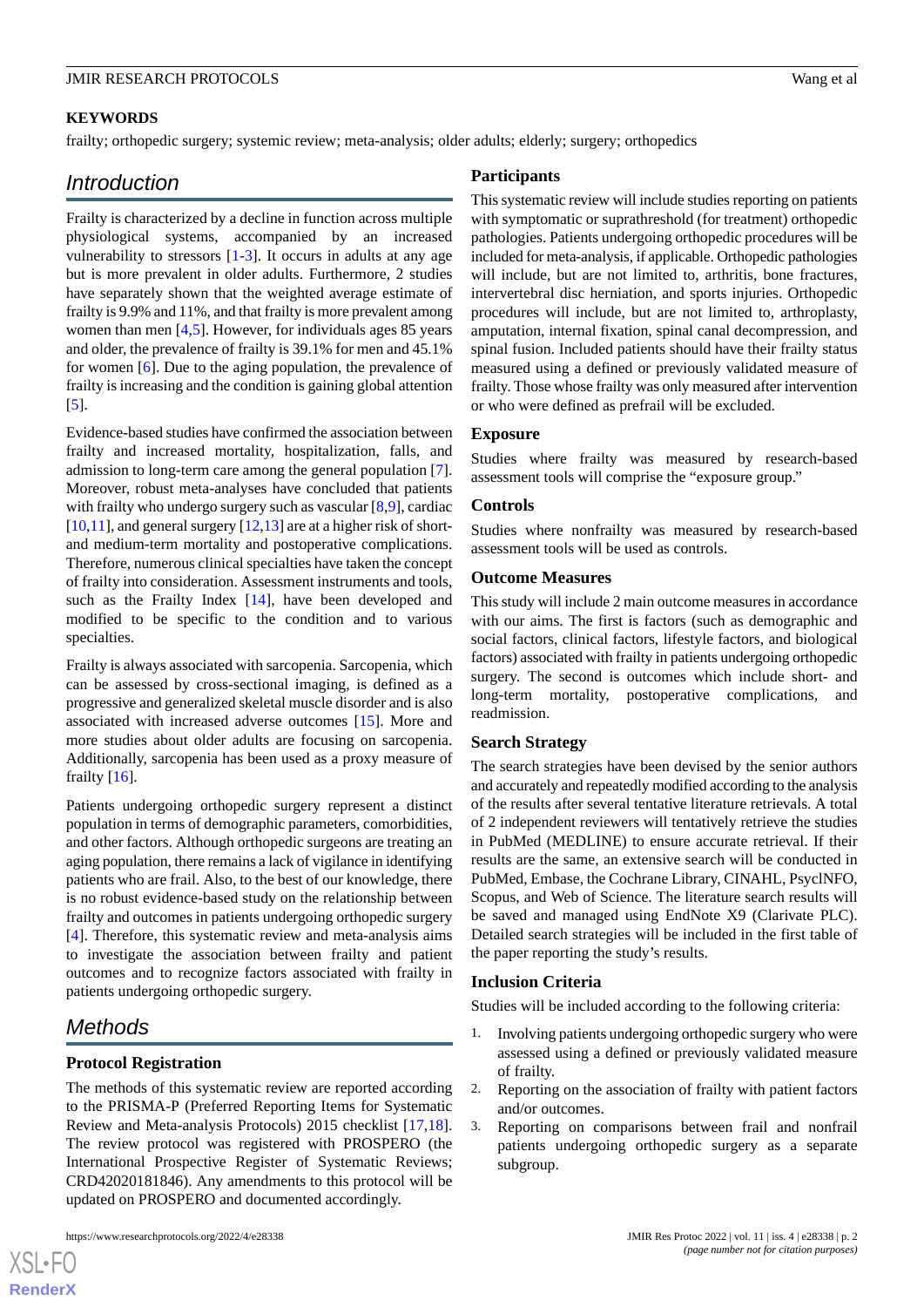# **Exclusion Criteria**

Studies will be excluded according to the following criteria:

- 1. Studies that only included patients undergoing orthopedic surgery who had asymptomatic disease, disease below the threshold for treatment, or disease treated with conservative management.
- 2. Studies where frailty was only measured post intervention or measured with continuous scores, without applying a defined "frailty threshold" to dichotomize the study population into frail and nonfrail groups.
- 3. Studies that did not report the methods used for measuring frailty.
- 4. Studies that did not include patients who were not frail.
- 5. Review articles, case reports, editorials or comments, or studies where the full text was not available.
- 6. Nonhuman studies

## **Selection Process**

The studies retrieved from the databases will be screened by 2 independent reviewers (PY and DW) according to their titles and abstracts. Studies will be marked as Y (yes), M (maybe), or N (no) by reviewers. If a study is marked as Y/Y or Y/M, it will advance to the next step of the review. If a study is marked as Y/N, M/M, or M/N, it will be considered a conflicted study and will be reviewed by the lead author and resolved through team discussion. If a study is marked as N/N, it will be excluded. The full texts of potentially eligible studies will be reviewed again by 2 independent reviewers (PY and DW) according to the inclusion and exclusion criteria.

Before the formal selection process, 100 studies will be chosen at random and 2 independent reviewers will perform an exercise according to the previously mentioned process. If sufficient agreement has been reached, the 2 independent reviewers will screen the full texts of the papers; otherwise, a second exercise will be performed until there is sufficient agreement between the reviewers.

#### **Quality Assessment**

A quality assessment of the included studies will be performed by 2 independent reviewers (PY and DW). The Newcastle-Ottawa Scale (NOS) will be used to assess cohort studies and case-control studies [[19\]](#page-4-16). An adapted version of the NOS will also be used to assess cross-sectional studies. In the subsequent meta-analysis, Version 2 of the Cochrane Risk of Bias tool and the ROBINS-E (Risk of Bias in Nonrandomized Studies of Exposures) tool will be used to assess the risk of bias of included studies where applicable.

# **Quality of Evidence**

The GRADE (Grading of Recommendations Assessment, Development, and Evaluation) system will be used to assess the quality of the evidence presented by the studies [\[20](#page-4-17)].

#### **Data Extraction**

[XSL](http://www.w3.org/Style/XSL)•FO **[RenderX](http://www.renderx.com/)**

A data extraction form will be developed and piloted on no less than 5 included studies. The feedback from this will be used to guide the modification of the form. Then, 2 independent reviewers, (PY and DW), will abstract the data from included

https://www.researchprotocols.org/2022/4/e28338 JMIR Res Protoc 2022 | vol. 11 | iss. 4 | e28338 | p. 3

studies using the new version of the form. The main content of the extracted data will include basic information on the study, methodology for frailty measurement, patient frailty factors, assessment of quality, and outcomes. Any disagreements will be discussed and resolved with the lead reviewer. All extracted data will be stored in a Microsoft Excel (Microsoft Corp) spreadsheet. Detailed data extraction tools will be found in the second table of the paper publishing the results of this study.

### **Data Synthesis**

We will perform a narrative synthesis of the factors associated with frailty, prevalence of frailty in patients with various orthopedic pathologies, effect of frailty on the outcomes of the patients, and interventions to address frailty. After that, we will evaluate the homogeneity of the included studies. There may be an opportunity to conduct a meta-analysis focusing on individual factors associated with frailty and the effect of frailty on patient outcomes if 3 or more studies meet the requirements for the meta-analysis.

#### **Assessment of Heterogeneity**

We will examine each included study to identify and assess the potential statistical, clinical, and methodological heterogeneity. The *P* value and I-squared statistic will be calculated to estimate the existence and magnitude of heterogeneity.

If the I-squared statistic is  $>50\%$ , there would be extensive statistical heterogeneity. The judgement of clinical or methodological heterogeneity mainly depends on the authors' clinical and methodological expertise. If the heterogeneity is strong, we will perform a systematic review in the place of a meta-analysis.

#### **Subgroup Analysis**

To explore the source of the clinical or methodological heterogeneity, we will identify subgroups according to age, gender, frailty assessment tools, orthopedic diseases, and orthopedic operations. A narrative synthesis focusing on the subgroups will be performed. After that, meta-analyses will also be conducted for these same subgroups if we obtain sufficient data for the proposed groups.

#### **Sensitivity Analysis**

Sensitivity analyses will be performed to test which study is the source of heterogeneity or whether the findings are robust. We will exclude low-quality studies if the studies selected have a wide range of quality. We will also perform a sensitivity analysis, restricting the meta-analysis to frequently used studies.

#### **Meta-regression**

To further investigate the sources of clinical heterogeneity, a meta-regression will be performed if we obtain sufficient data. The metareg function in R (R Foundation for Statistical Computing) will be used to conduct the meta-regression with log-risk estimates. The standard error will be determined from 95% CIs for the log-risk estimates.

#### **Ethics Approval**

Due to the nature of the study, there are no ethical concerns and informed consent will not be required.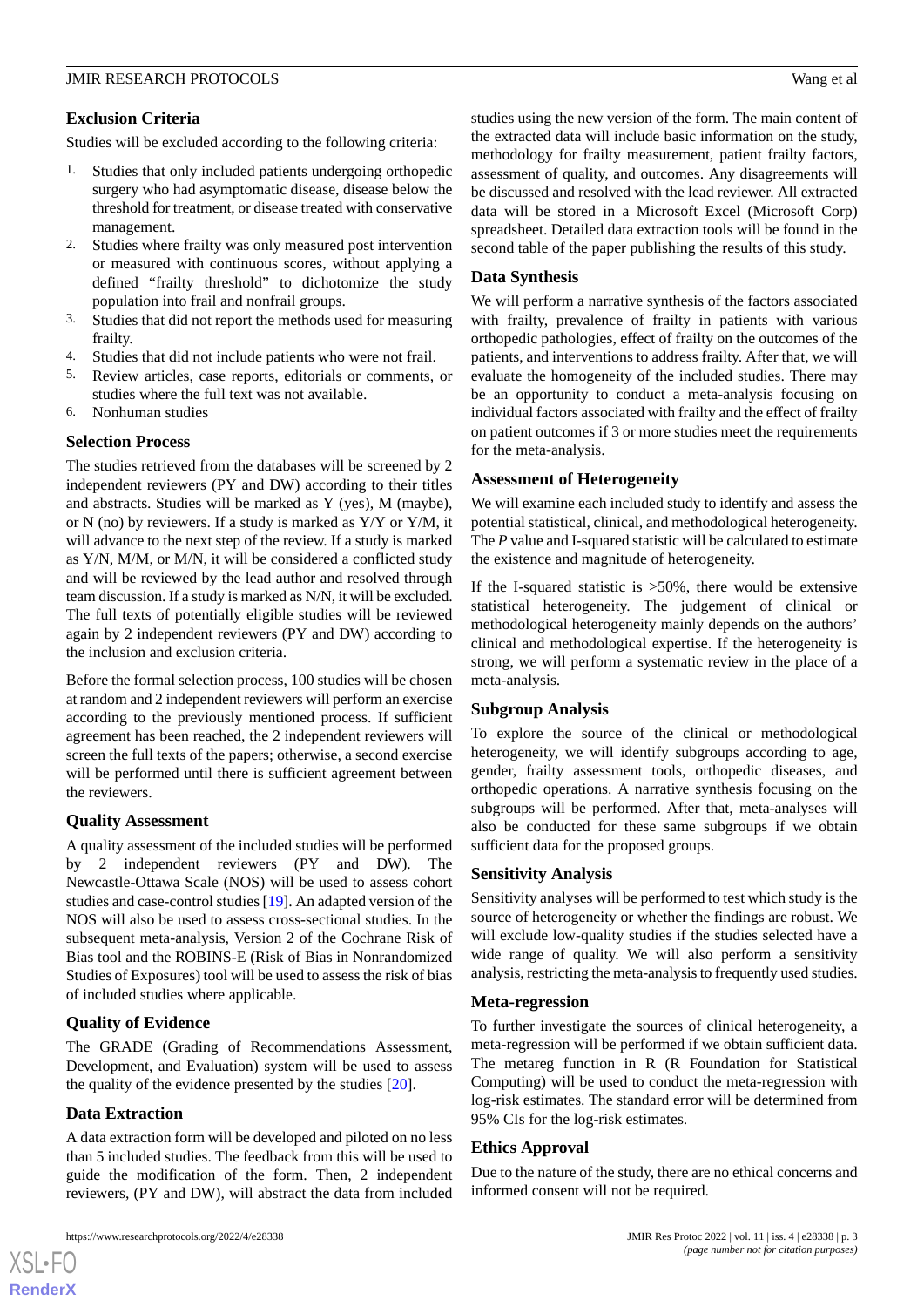# *Results*

The systematic review and meta-analysis are ongoing. The literature searches began in September 2021. Data abstraction and synthesis are expected to be completed at the end of April 2022. The review and analysis are anticipated to be finished by the end of July 2022. We plan to disseminate the results in a peer-reviewed journal.

# *Discussion*

# **Necessity and Objective**

Frailty is an emerging global health burden, with major implications for clinical practice and public health [\[4](#page-4-1)], The prevalence of frailty is expected to rise alongside population aging [\[5](#page-4-2)]. The identification of frailty is the first challenge facing health care providers. In the past decades, many frailty measurement instruments have been developed based on questionnaires, performance measures, electronic health record data, or a combination of these [[4\]](#page-4-1). However, no consensus has been reached globally on how frailty should be measured [[4\]](#page-4-1). Among prior research-based instruments, measurements based on electronic medical records seem to be more accepted and easily to be translated to clinical practice [[21-](#page-4-18)[23\]](#page-5-0). However, patients with different pathologies may have heterogeneous features and physicians in different specialties may evaluate their patients with their own focuses. Therefore, evidence-based research in the development and validation of frailty measurement tools for each specialty or even each pathology is required. The orthopedic specialist is increasingly challenged with treating older adults, a population with a higher prevalence of frailty and with multisystem disease and concomitant physical or cognitive impairments [[24\]](#page-5-1). However, vigilance in frailty recognition and research on the association between frailty and patient outcomes is only recently beginning to emerge. Therefore, this systematic review will employ a rigorous methodology to summarize the existing data on patients undergoing orthopedic surgery who are frail. Our main objectives are to describe the characterization and measurement of frailty along with the associated outcomes, estimate the prevalence of frailty among patients undergoing orthopedic surgery, investigate patient factors associated with frailty in patients undergoing orthopedic surgery, and provide robust evidence on the associations of frailty with clinical outcomes.

#### **Outlook**

We believe the results of this review will inform clinicians, patients, and health care providers of the best available evidence about the impact of frailty in patients undergoing orthopedic procedures. We also expect that our findings will fill certain gaps as well as trigger further research to enhance clinical decision-making with a focus on patient-important outcomes.

#### **Strengths**

To the best of our knowledge, this review is anticipated to be the first to (1) describe and critique the tools which are used to assess the frailty in patients undergoing orthopedic surgery and the quality of evidence for their use, (2) investigate the association between frailty and patient outcomes, and (3) recognize patient factors associated with frailty in patients undergoing orthopedic surgery. The strength of our study lies in the nature of systematic review and meta-analysis study types, which adhere to established eligibility criteria, predefine outcomes, and incorporate multiple independent reviewers to minimize bias and increase reproducibility.

## **Limitations**

The conclusions of this study will be limited by the number and quality of studies included. There may be heterogeneity caused by differences in the study populations, interventions, and outcome measures.

#### **Conclusions**

This systematic review and meta-analysis will provide an overview of frailty and investigate the relationship between frailty and outcomes and the relationship between patient factors and frailty in patients undergoing orthopedic surgery. This study could potentially increase patients' awareness of the outcomes associated with frailty, compel clinical specialties to embrace the concept of frailty, and enhance the development of assessment instruments and tools.

#### **Acknowledgments**

This work was supported by the National Key Research and Development Program of China (Grant 2019YFC0840705).

# **Authors' Contributions**

<span id="page-3-0"></span>All authors contributed to the conception of the study. The search strategy and manuscript and data extraction tool were devised by DW and revised by PY.

#### **Conflicts of Interest**

None declared.

#### **References**

 $XS$ -FO **[RenderX](http://www.renderx.com/)**

- 1. Bergman H, Ferrucci L, Guralnik J, Hogan DB, Hummel S, Karunananthan S, et al. Frailty: an emerging research and clinical paradigm--issues and controversies. J Gerontol A Biol Sci Med Sci 2007 Jul;62(7):731-737 [\[FREE Full text](http://europepmc.org/abstract/MED/17634320)] [doi: [10.1093/gerona/62.7.731\]](http://dx.doi.org/10.1093/gerona/62.7.731) [Medline: [17634320\]](http://www.ncbi.nlm.nih.gov/entrez/query.fcgi?cmd=Retrieve&db=PubMed&list_uids=17634320&dopt=Abstract)
- 2. Xue Q. The frailty syndrome: definition and natural history. Clin Geriatr Med 2011 Feb; 27(1): 1-15 [[FREE Full text](http://europepmc.org/abstract/MED/21093718)] [doi: [10.1016/j.cger.2010.08.009](http://dx.doi.org/10.1016/j.cger.2010.08.009)] [Medline: [21093718](http://www.ncbi.nlm.nih.gov/entrez/query.fcgi?cmd=Retrieve&db=PubMed&list_uids=21093718&dopt=Abstract)]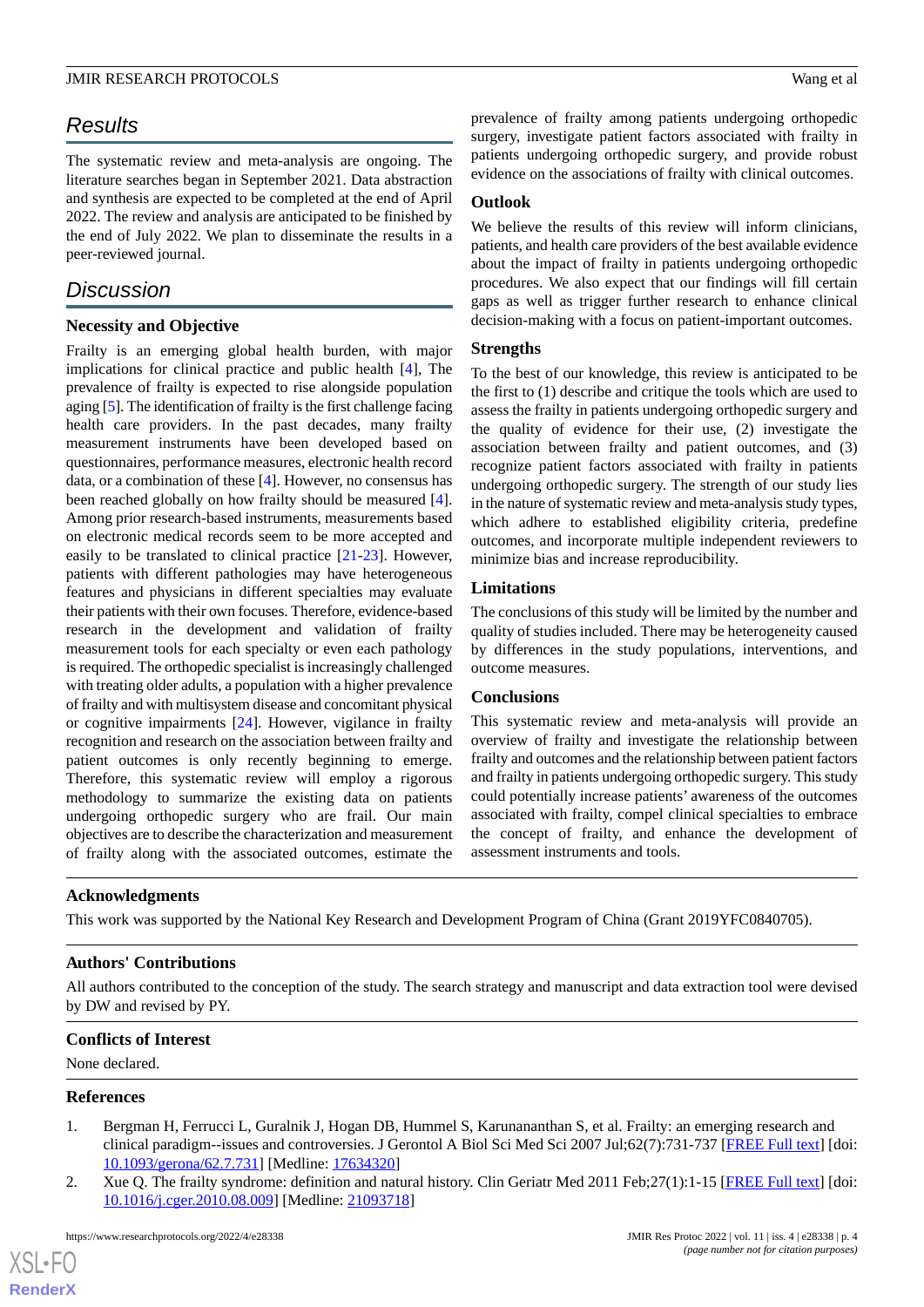- <span id="page-4-0"></span>3. Viña J, Tarazona-Santabalbina FJ, Pérez-Ros P, Martínez-Arnau FM, Borras C, Olaso-Gonzalez G, et al. Biology of frailty: modulation of ageing genes and its importance to prevent age-associated loss of function. Mol Aspects Med 2016 Aug;50:88-108. [doi: [10.1016/j.mam.2016.04.005](http://dx.doi.org/10.1016/j.mam.2016.04.005)] [Medline: [27164416\]](http://www.ncbi.nlm.nih.gov/entrez/query.fcgi?cmd=Retrieve&db=PubMed&list_uids=27164416&dopt=Abstract)
- <span id="page-4-1"></span>4. Hoogendijk EO, Afilalo J, Ensrud KE, Kowal P, Onder G, Fried LP. Frailty: implications for clinical practice and public health. Lancet 2019 Oct 12;394(10206):1365-1375. [doi: [10.1016/S0140-6736\(19\)31786-6](http://dx.doi.org/10.1016/S0140-6736(19)31786-6)] [Medline: [31609228\]](http://www.ncbi.nlm.nih.gov/entrez/query.fcgi?cmd=Retrieve&db=PubMed&list_uids=31609228&dopt=Abstract)
- <span id="page-4-3"></span><span id="page-4-2"></span>5. Clegg A, Young J, Iliffe S, Rikkert MO, Rockwood K. Frailty in elderly people. Lancet 2013 Mar 02;381(9868):752-762 [[FREE Full text](http://europepmc.org/abstract/MED/23395245)] [doi: [10.1016/S0140-6736\(12\)62167-9\]](http://dx.doi.org/10.1016/S0140-6736(12)62167-9) [Medline: [23395245](http://www.ncbi.nlm.nih.gov/entrez/query.fcgi?cmd=Retrieve&db=PubMed&list_uids=23395245&dopt=Abstract)]
- <span id="page-4-4"></span>6. Song X, Mitnitski A, Rockwood K. Prevalence and 10-year outcomes of frailty in older adults in relation to deficit accumulation. J Am Geriatr Soc 2010 Apr;58(4):681-687. [doi: [10.1111/j.1532-5415.2010.02764.x](http://dx.doi.org/10.1111/j.1532-5415.2010.02764.x)] [Medline: [20345864](http://www.ncbi.nlm.nih.gov/entrez/query.fcgi?cmd=Retrieve&db=PubMed&list_uids=20345864&dopt=Abstract)]
- <span id="page-4-5"></span>7. Shamliyan T, Talley KM, Ramakrishnan R, Kane RL. Association of frailty with survival: a systematic literature review. Ageing Res Rev 2013 Mar;12(2):719-736. [doi: [10.1016/j.arr.2012.03.001](http://dx.doi.org/10.1016/j.arr.2012.03.001)] [Medline: [22426304\]](http://www.ncbi.nlm.nih.gov/entrez/query.fcgi?cmd=Retrieve&db=PubMed&list_uids=22426304&dopt=Abstract)
- <span id="page-4-6"></span>8. Houghton JSM, Nickinson ATO, Morton AJ, Nduwayo S, Pepper CJ, Rayt HS, et al. Frailty factors and outcomes in vascular surgery patients: a systematic review and meta-analysis. Ann Surg 2020 Aug;272(2):266-276. [doi: [10.1097/SLA.0000000000003642](http://dx.doi.org/10.1097/SLA.0000000000003642)] [Medline: [32675539\]](http://www.ncbi.nlm.nih.gov/entrez/query.fcgi?cmd=Retrieve&db=PubMed&list_uids=32675539&dopt=Abstract)
- <span id="page-4-7"></span>9. Wang J, Zou Y, Zhao J, Schneider DB, Yang Y, Ma Y, et al. The impact of frailty on outcomes of elderly patients after major vascular surgery: a systematic review and meta-analysis. Eur J Vasc Endovasc Surg 2018 Oct;56(4):591-602 [\[FREE](https://linkinghub.elsevier.com/retrieve/pii/S1078-5884(18)30439-8) [Full text\]](https://linkinghub.elsevier.com/retrieve/pii/S1078-5884(18)30439-8) [doi: [10.1016/j.ejvs.2018.07.012](http://dx.doi.org/10.1016/j.ejvs.2018.07.012)] [Medline: [30122332](http://www.ncbi.nlm.nih.gov/entrez/query.fcgi?cmd=Retrieve&db=PubMed&list_uids=30122332&dopt=Abstract)]
- <span id="page-4-8"></span>10. Tse G, Gong M, Wong SH, Wu WK, Bazoukis G, Lampropoulos K, International Health Informatics Study (IHIS) Network. Frailty and clinical outcomes in advanced heart failure patients undergoing left ventricular assist device implantation: a systematic review and meta-analysis. J Am Med Dir Assoc 2018 Mar;19(3):255-261.e1. [doi: [10.1016/j.jamda.2017.09.022\]](http://dx.doi.org/10.1016/j.jamda.2017.09.022) [Medline: [29129497](http://www.ncbi.nlm.nih.gov/entrez/query.fcgi?cmd=Retrieve&db=PubMed&list_uids=29129497&dopt=Abstract)]
- <span id="page-4-9"></span>11. Tse G, Gong M, Nunez J, Sanchis J, Li G, Ali-Hasan-Al-Saegh S, International Health Informatics Study (IHIS) Network. Frailty and mortality outcomes after percutaneous coronary intervention: a systematic review and meta-analysis. J Am Med Dir Assoc 2017 Dec 01;18(12):1097.e1-1097.e10. [doi: [10.1016/j.jamda.2017.09.002\]](http://dx.doi.org/10.1016/j.jamda.2017.09.002) [Medline: [29079033](http://www.ncbi.nlm.nih.gov/entrez/query.fcgi?cmd=Retrieve&db=PubMed&list_uids=29079033&dopt=Abstract)]
- <span id="page-4-10"></span>12. Ward MAR, Alenazi A, Delisle M, Logsetty S. The impact of frailty on acute care general surgery patients: a systematic review. J Trauma Acute Care Surg 2019 Jan;86(1):148-154. [doi: [10.1097/TA.0000000000002084](http://dx.doi.org/10.1097/TA.0000000000002084)] [Medline: [30399129\]](http://www.ncbi.nlm.nih.gov/entrez/query.fcgi?cmd=Retrieve&db=PubMed&list_uids=30399129&dopt=Abstract)
- <span id="page-4-11"></span>13. Hewitt J, Long S, Carter B, Bach S, McCarthy K, Clegg A. The prevalence of frailty and its association with clinical outcomes in general surgery: a systematic review and meta-analysis. Age Ageing 2018 Nov 01;47(6):793-800. [doi: [10.1093/ageing/afy110](http://dx.doi.org/10.1093/ageing/afy110)] [Medline: [30084863\]](http://www.ncbi.nlm.nih.gov/entrez/query.fcgi?cmd=Retrieve&db=PubMed&list_uids=30084863&dopt=Abstract)
- <span id="page-4-12"></span>14. de Vries N, Staal J, van Ravensberg C, Hobbelen J, Olde Rikkert M, Nijhuis-van der Sanden M. Outcome instruments to measure frailty: a systematic review. Ageing Res Rev 2011 Jan;10(1):104-114. [doi: [10.1016/j.arr.2010.09.001\]](http://dx.doi.org/10.1016/j.arr.2010.09.001) [Medline: [20850567](http://www.ncbi.nlm.nih.gov/entrez/query.fcgi?cmd=Retrieve&db=PubMed&list_uids=20850567&dopt=Abstract)]
- <span id="page-4-13"></span>15. Cruz-Jentoft AJ, Bahat G, Bauer J, Boirie Y, Bruyère O, Cederholm T, Writing Group for the European Working Group on Sarcopenia in Older People 2 (EWGSOP2), the Extended Group for EWGSOP2. Sarcopenia: revised European consensus on definition and diagnosis. Age Ageing 2019 Jan 01;48(1):16-31 [\[FREE Full text\]](http://europepmc.org/abstract/MED/30312372) [doi: [10.1093/ageing/afy169](http://dx.doi.org/10.1093/ageing/afy169)] [Medline: [30312372](http://www.ncbi.nlm.nih.gov/entrez/query.fcgi?cmd=Retrieve&db=PubMed&list_uids=30312372&dopt=Abstract)]
- <span id="page-4-15"></span><span id="page-4-14"></span>16. Chowdhury MM, Ambler GK, Al Zuhir N, Walker A, Atkins ER, Winterbottom A, et al. Morphometric assessment as a predictor of outcome in older vascular surgery patients. Ann Vasc Surg 2018 Feb;47:90-97. [doi: [10.1016/j.avsg.2017.08.002\]](http://dx.doi.org/10.1016/j.avsg.2017.08.002) [Medline: [28887259](http://www.ncbi.nlm.nih.gov/entrez/query.fcgi?cmd=Retrieve&db=PubMed&list_uids=28887259&dopt=Abstract)]
- <span id="page-4-16"></span>17. Shamseer L, Moher D, Clarke M, Ghersi D, Liberati A, Petticrew M, PRISMA-P Group. Preferred reporting items for systematic review and meta-analysis protocols (PRISMA-P) 2015: elaboration and explanation. BMJ 2015 Jan 02;350:g7647 [[FREE Full text](http://www.bmj.com/lookup/pmidlookup?view=long&pmid=25555855)] [doi: [10.1136/bmj.g7647\]](http://dx.doi.org/10.1136/bmj.g7647) [Medline: [25555855\]](http://www.ncbi.nlm.nih.gov/entrez/query.fcgi?cmd=Retrieve&db=PubMed&list_uids=25555855&dopt=Abstract)
- <span id="page-4-17"></span>18. Moher D, Shamseer L, Clarke M, Ghersi D, Liberati A, Petticrew M, PRISMA-P Group. Preferred reporting items for systematic review and meta-analysis protocols (PRISMA-P) 2015 statement. Syst Rev 2015 Jan 01;4:1 [[FREE Full text\]](https://systematicreviewsjournal.biomedcentral.com/articles/10.1186/2046-4053-4-1) [doi: [10.1186/2046-4053-4-1](http://dx.doi.org/10.1186/2046-4053-4-1)] [Medline: [25554246\]](http://www.ncbi.nlm.nih.gov/entrez/query.fcgi?cmd=Retrieve&db=PubMed&list_uids=25554246&dopt=Abstract)
- <span id="page-4-18"></span>19. Wells GA, Shea B, O'Connell D, Peterson J, Welch V, Losos M, et al. The Newcastle-Ottawa Scale (NOS) for assessing the quality of nonrandomised studies in meta-analyses. The Ottawa Hospital Research Institute. URL: [http://www.ohri.ca/](http://www.ohri.ca/programs/clinical_epidemiology/oxford.asp) [programs/clinical\\_epidemiology/oxford.asp](http://www.ohri.ca/programs/clinical_epidemiology/oxford.asp) [accessed 2022-03-09]
- 20. Guyatt G, Oxman AD, Akl EA, Kunz R, Vist G, Brozek J, et al. GRADE guidelines: 1. Introduction-GRADE evidence profiles and summary of findings tables. J Clin Epidemiol 2011 Apr;64(4):383-394. [doi: [10.1016/j.jclinepi.2010.04.026\]](http://dx.doi.org/10.1016/j.jclinepi.2010.04.026) [Medline: [21195583](http://www.ncbi.nlm.nih.gov/entrez/query.fcgi?cmd=Retrieve&db=PubMed&list_uids=21195583&dopt=Abstract)]
- 21. Clegg A, Bates C, Young J, Ryan R, Nichols L, Ann Teale E, et al. Development and validation of an electronic frailty index using routine primary care electronic health record data. Age Ageing 2016 May;45(3):353-360 [\[FREE Full text\]](http://europepmc.org/abstract/MED/26944937) [doi: [10.1093/ageing/afw039](http://dx.doi.org/10.1093/ageing/afw039)] [Medline: [26944937](http://www.ncbi.nlm.nih.gov/entrez/query.fcgi?cmd=Retrieve&db=PubMed&list_uids=26944937&dopt=Abstract)]
- 22. Gilbert T, Neuburger J, Kraindler J, Keeble E, Smith P, Ariti C, et al. Development and validation of a hospital frailty risk score focusing on older people in acute care settings using electronic hospital records: an observational study. Lancet 2018 May 05;391(10132):1775-1782 [[FREE Full text](https://linkinghub.elsevier.com/retrieve/pii/S0140-6736(18)30668-8)] [doi: [10.1016/S0140-6736\(18\)30668-8](http://dx.doi.org/10.1016/S0140-6736(18)30668-8)] [Medline: [29706364](http://www.ncbi.nlm.nih.gov/entrez/query.fcgi?cmd=Retrieve&db=PubMed&list_uids=29706364&dopt=Abstract)]

[XSL](http://www.w3.org/Style/XSL)•FO **[RenderX](http://www.renderx.com/)**